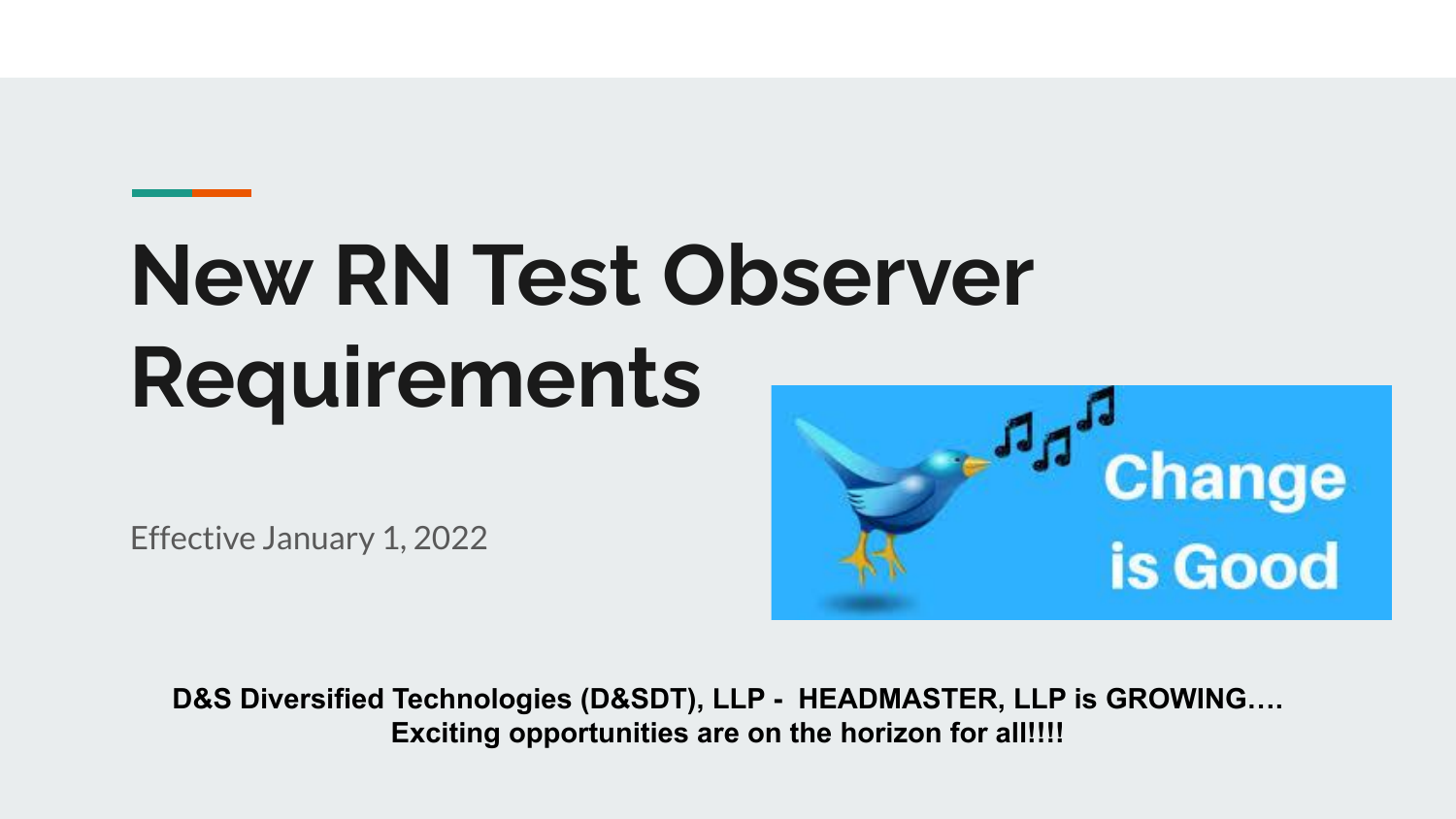#### **Remember the saying….**

TWO things in life are for certain:

**Death** 

**And**



**Taxes?**

Well, the IRS decided that we need to clarify the agreement with our RN Test Observers; therefore, in order to remain as independent contractors, D&SDT-Headmaster must contract with businesses not individuals.

What does that mean for you?….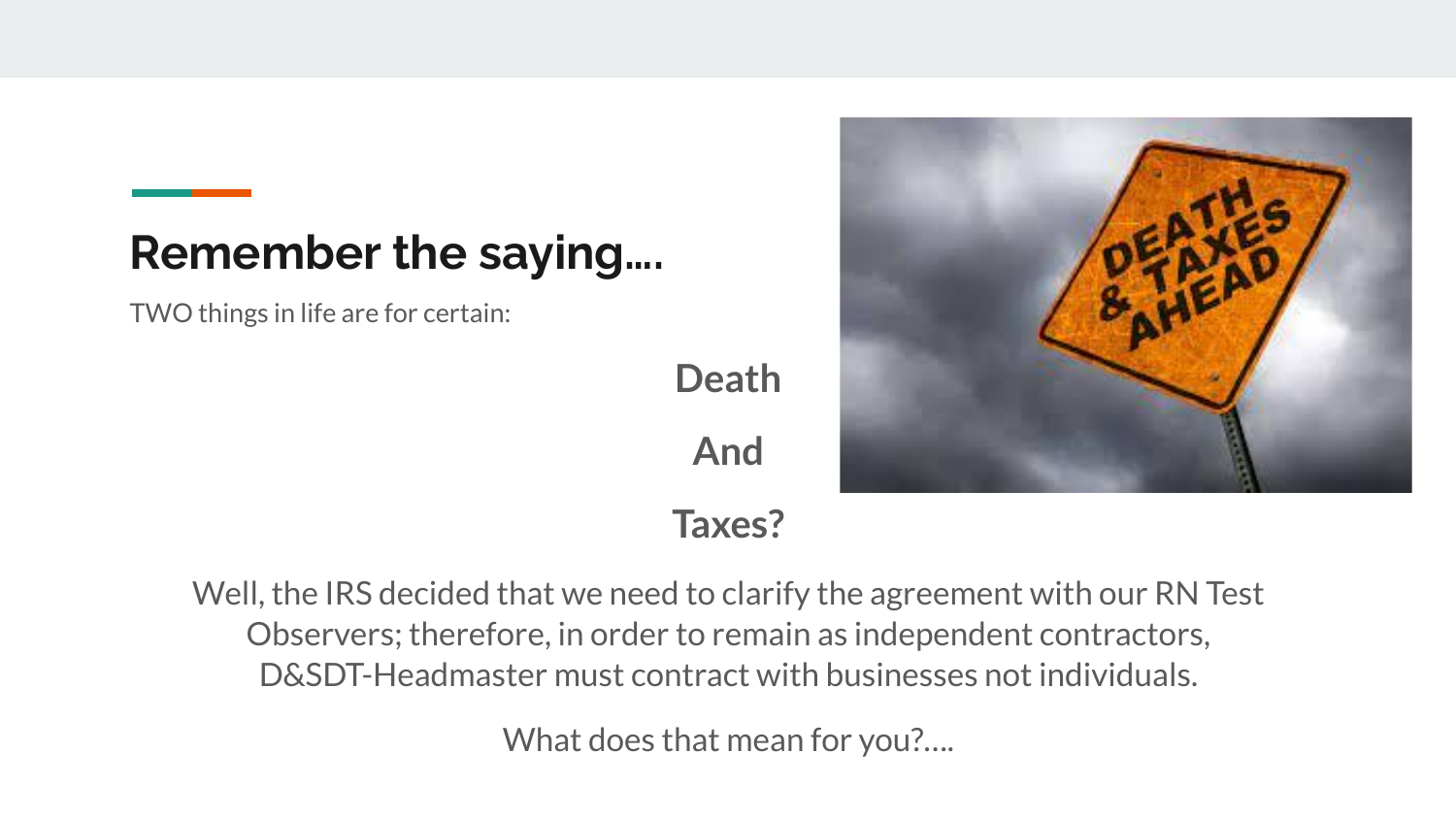# **If you already have an LLC or other Business Entity...**

You will just need to complete the new **1505IC and other 1500IC series forms** with your business name, FEIN and state ID number from your articles of organization with your state.

*And*

#### **A NEW IRS W-9 FORM**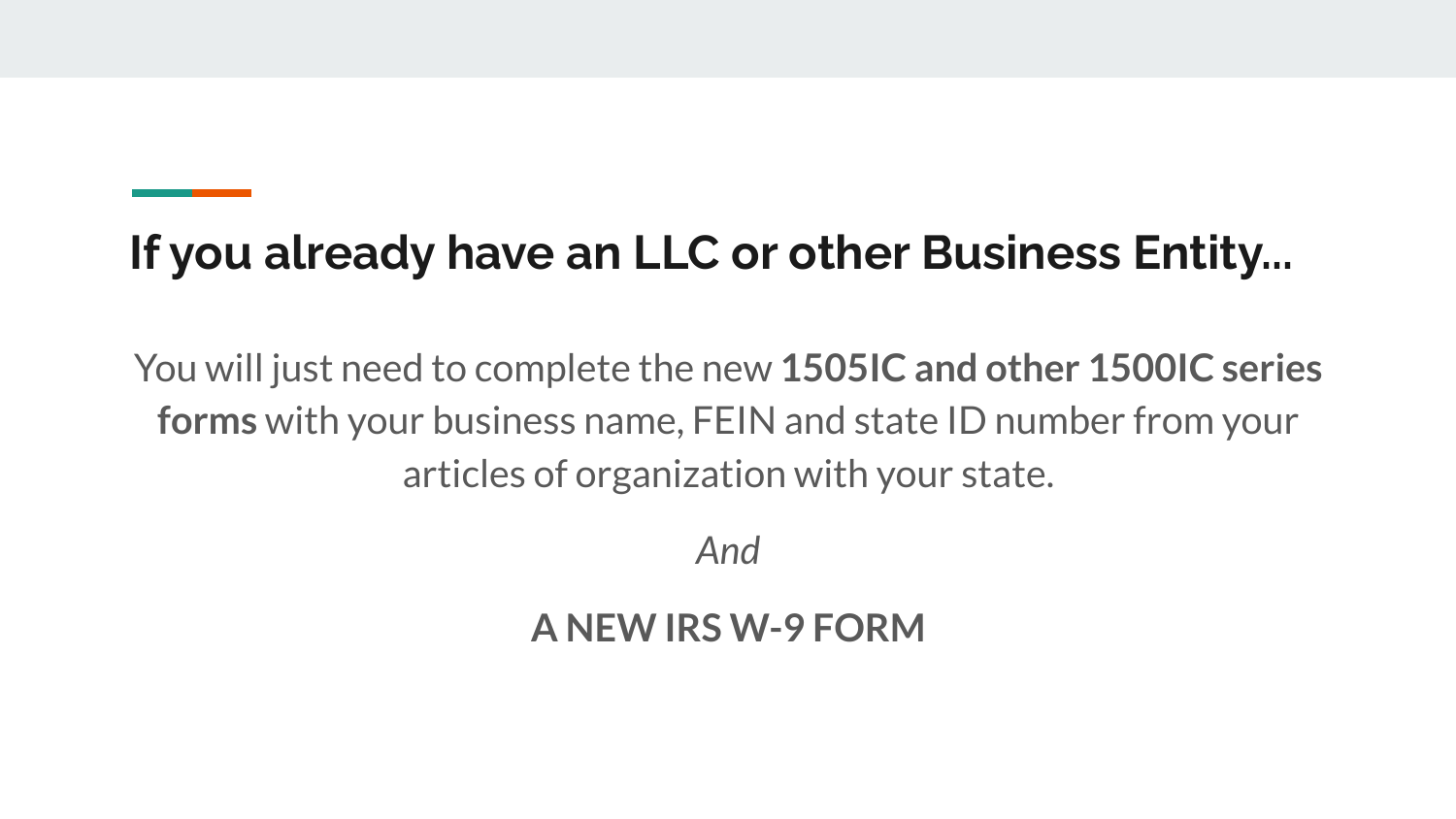# **If you do NOT have a Business...**

Welcome to the wonderful world of Nurse Entrepreneurship where you can create your own destiny…

You will create a business (typically an LLC) through your state's appropriate department and request an FEIN number - federal tax ID number.

*You can choose the name of your business.* 

After you receive your state assigned business number and FEIN number, complete the new 1505IC and 1500IC series of forms and a new W-9 found [here](https://hdmaster.com/testing/cnatesting/IC/IC_Home.htm).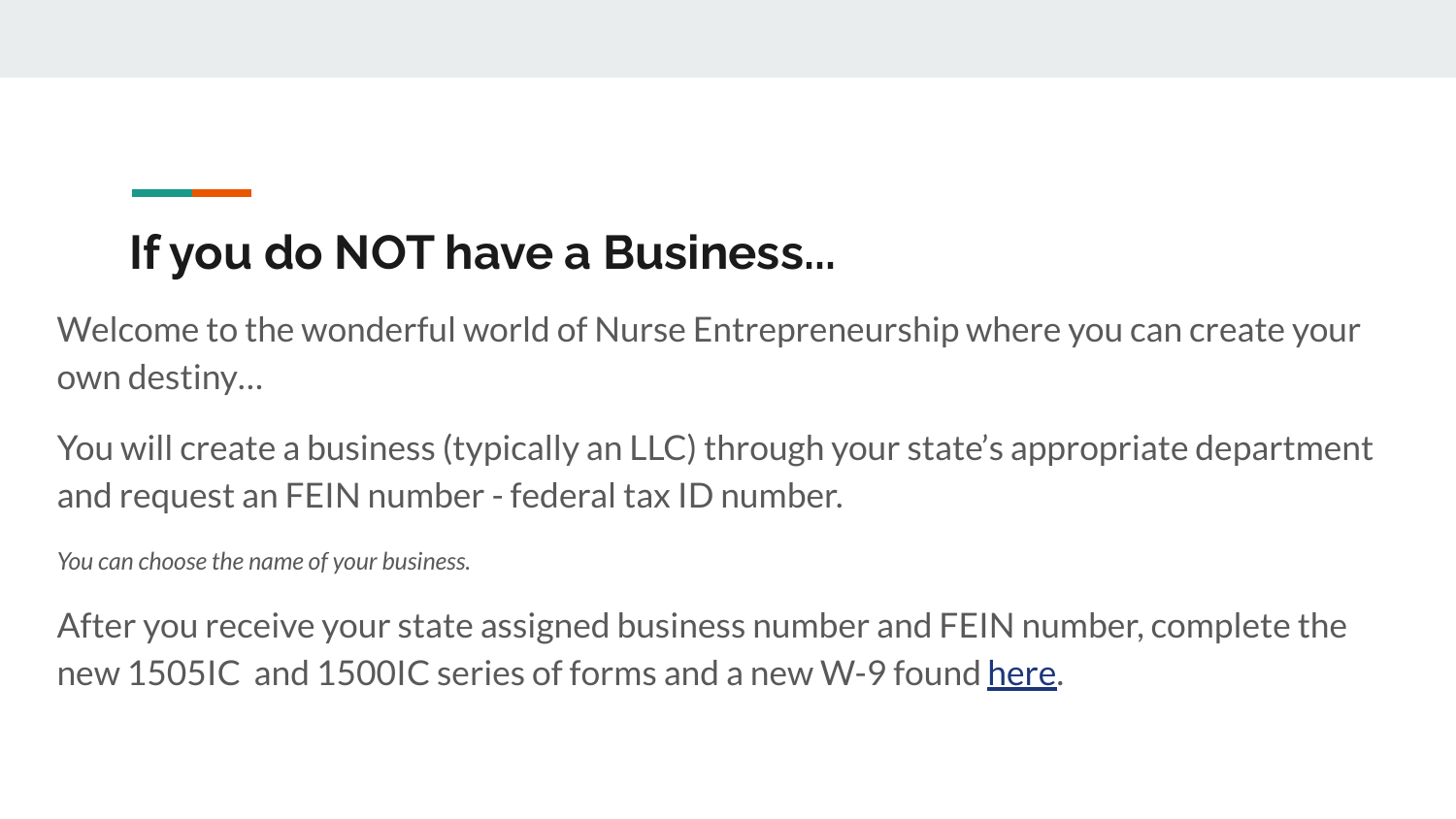## **State Specific Slides**

*(Click on your state to take you directly to your state slide, or keep clicking through for fun….)*

#### [Ohio](#page-5-0)

| <b>Tennessee</b> | <b>Massachusetts</b> |
|------------------|----------------------|
| <b>Arizona</b>   | <b>Wisconsin</b>     |
| Oregon           | <b>Arkansas</b>      |
| <b>Montana</b>   | Missouri             |
| Oklahoma         | <b>Nevada</b>        |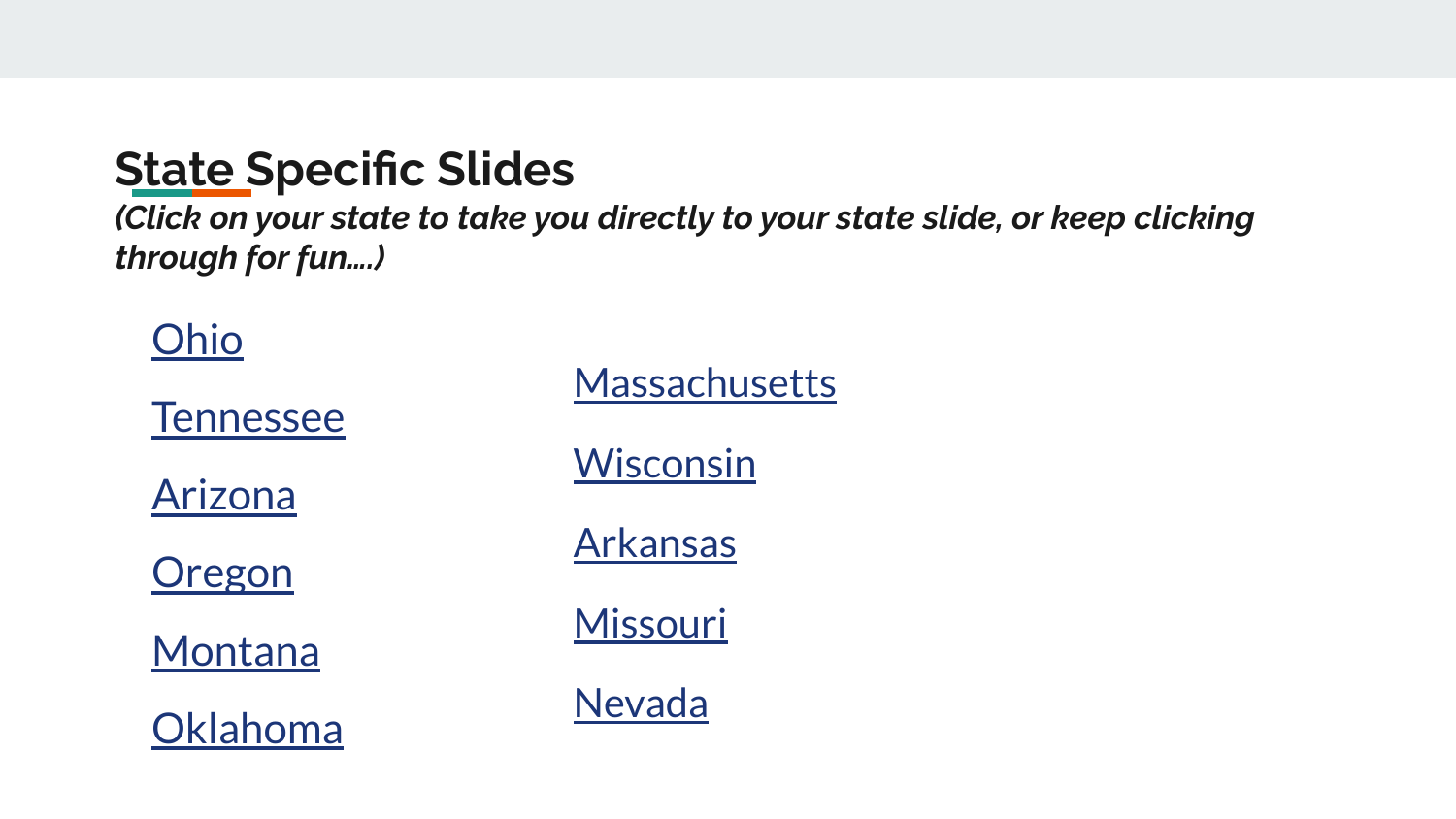#### <span id="page-5-0"></span>**Ohio**

Starting your business in Ohio Guide:

[https://clients.ohiosbdc.ohio.gov/DocumentMast](https://clients.ohiosbdc.ohio.gov/DocumentMaster.aspx?doc=2462) [er.aspx?doc=2462](https://clients.ohiosbdc.ohio.gov/DocumentMaster.aspx?doc=2462)

Filing Fees and Forms Schedule:

[https://www.sos.state.oh.us/businesses/filing-for](https://www.sos.state.oh.us/businesses/filing-forms--fee-schedule/?__cf_chl_jschl_tk__=gUY0QZjVm1NVBq51sFlG.Fq7w2Ax7F9iKTFGmJu6hhg-1639536216-0-gaNycGzNCKU) ms--fee-schedule/? cf chl\_jschl\_tk\_=gUY0QZjV [m1NVBq51sFlG.Fq7w2Ax7F9iKTFGmJu6hhg-16](https://www.sos.state.oh.us/businesses/filing-forms--fee-schedule/?__cf_chl_jschl_tk__=gUY0QZjVm1NVBq51sFlG.Fq7w2Ax7F9iKTFGmJu6hhg-1639536216-0-gaNycGzNCKU) [39536216-0-gaNycGzNCKU](https://www.sos.state.oh.us/businesses/filing-forms--fee-schedule/?__cf_chl_jschl_tk__=gUY0QZjVm1NVBq51sFlG.Fq7w2Ax7F9iKTFGmJu6hhg-1639536216-0-gaNycGzNCKU)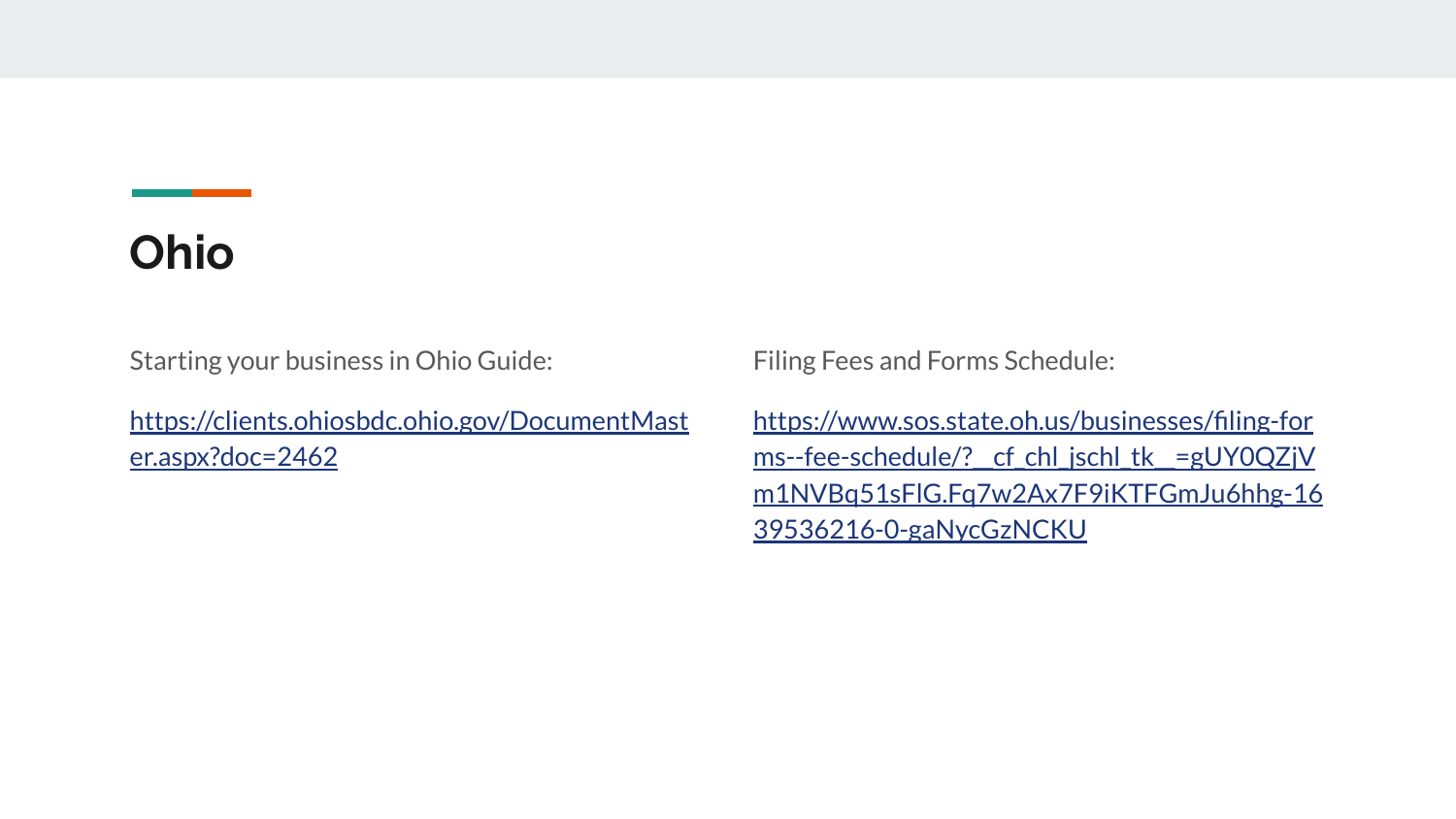#### <span id="page-6-0"></span>**Tennessee**

TN Smart Start Guide:

<https://www.tnsmartstart.com/>

Instructions to Form a New Business in TN:

[https://tnbear.tn.gov/Ecommerce/RegistrationIns](https://tnbear.tn.gov/Ecommerce/RegistrationInstr.aspx) [tr.aspx](https://tnbear.tn.gov/Ecommerce/RegistrationInstr.aspx)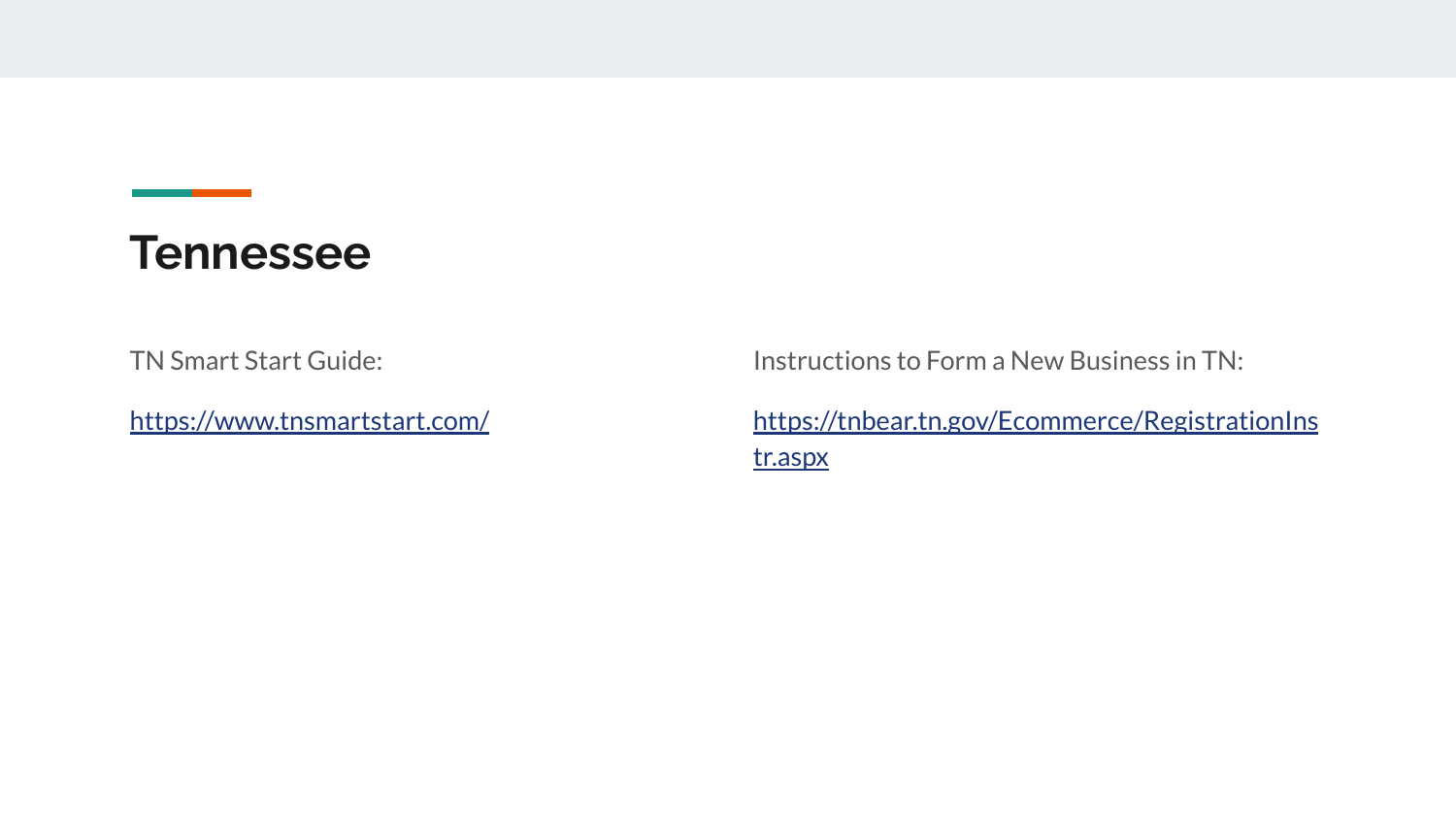## <span id="page-7-0"></span>**Arizona**

Ten Steps to Starting a Business in Arizona:

[https://azcc.gov/corporations/ten-steps-to-starti](https://azcc.gov/corporations/ten-steps-to-starting-a-business-in-az) [ng-a-business-in-az](https://azcc.gov/corporations/ten-steps-to-starting-a-business-in-az)

Printable Starting a Business Resource Guide:

[https://azcc.gov/docs/default-source/corps-files/](https://azcc.gov/docs/default-source/corps-files/printable-resource-guide.pdf?sfvrsn=e68ff35_2) [printable-resource-guide.pdf?sfvrsn=e68ff35\\_2](https://azcc.gov/docs/default-source/corps-files/printable-resource-guide.pdf?sfvrsn=e68ff35_2)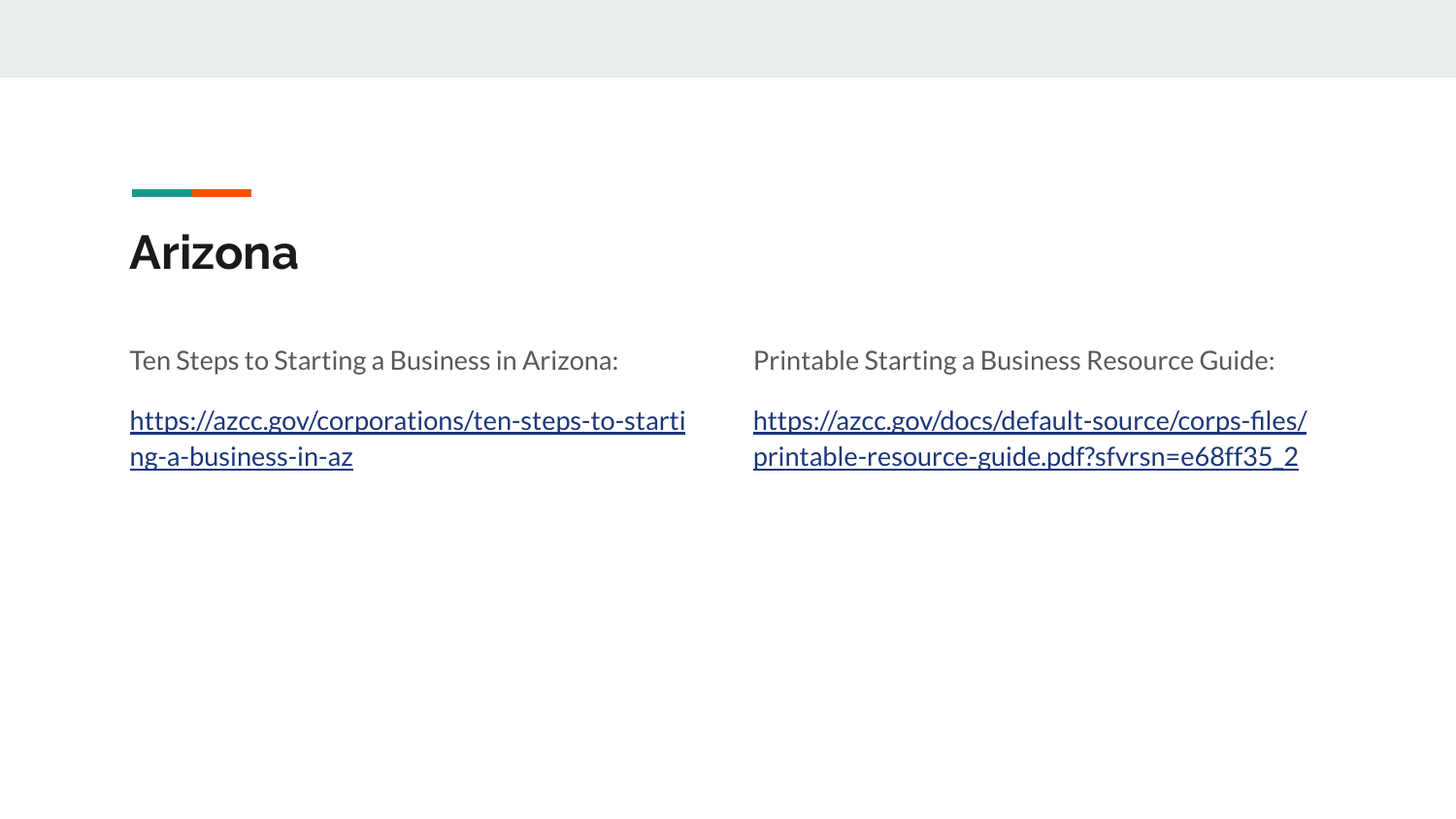#### <span id="page-8-0"></span>**Oregon**

Oregon Limited Liability Companies, Registration link page:

[https://sos.oregon.gov/business/Pages/domestic](https://sos.oregon.gov/business/Pages/domestic-limited-liability-companies-forms.aspx)[limited-liability-companies-forms.aspx](https://sos.oregon.gov/business/Pages/domestic-limited-liability-companies-forms.aspx)

Registered Agents and Service of Process FAQs in Oregon:

[https://sos.oregon.gov/business/Pages/registered](https://sos.oregon.gov/business/Pages/registered-agents-service-of-process.aspx) [-agents-service-of-process.aspx](https://sos.oregon.gov/business/Pages/registered-agents-service-of-process.aspx)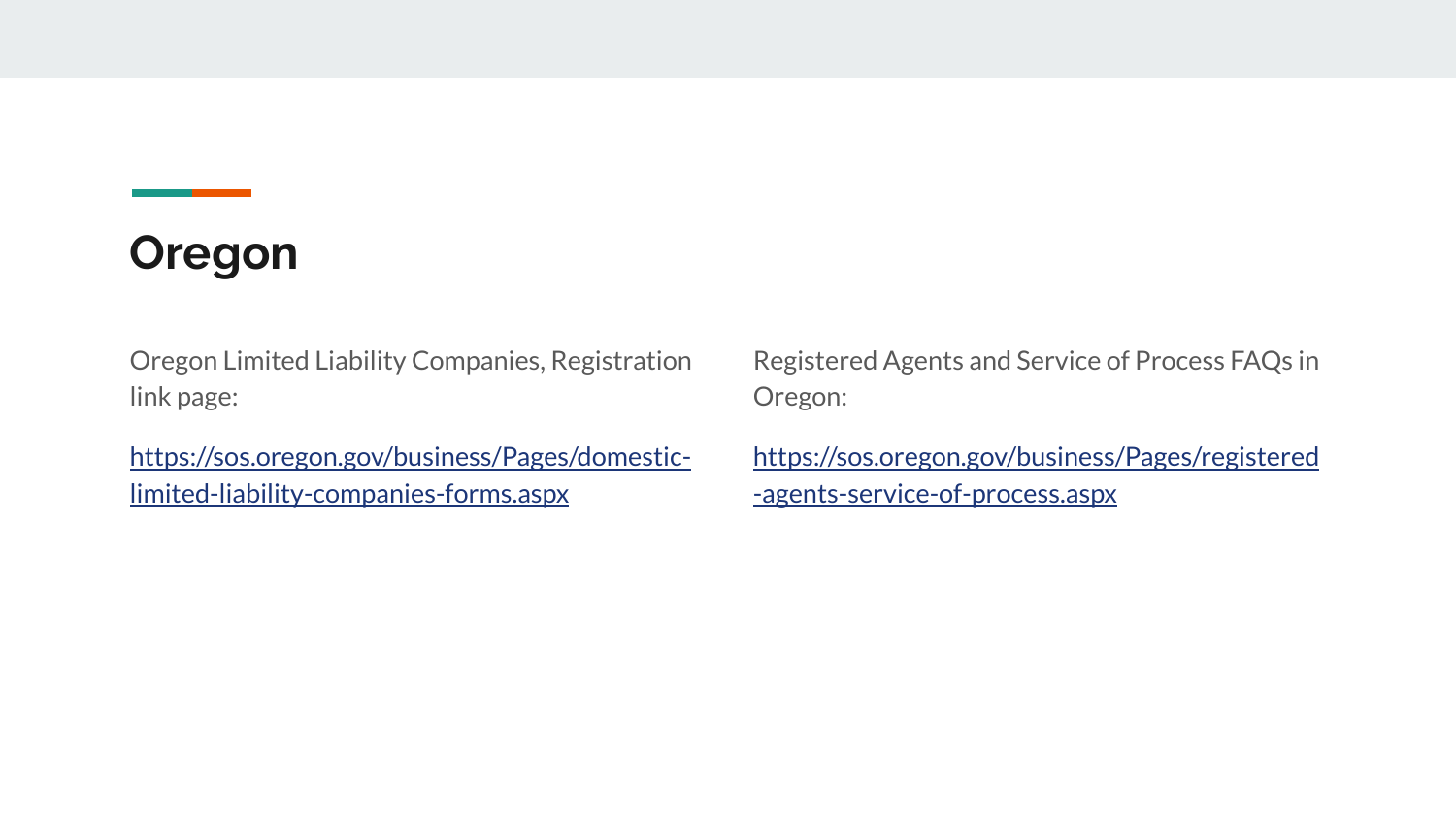#### <span id="page-9-0"></span>**Montana**

How to Register a Business:

Montana Secretary of State

[https://sosmt.gov/business/how-do-i/#register-a](https://sosmt.gov/business/how-do-i/#register-a-business)**[business](https://sosmt.gov/business/how-do-i/#register-a-business)** 

<https://biz.sosmt.gov/>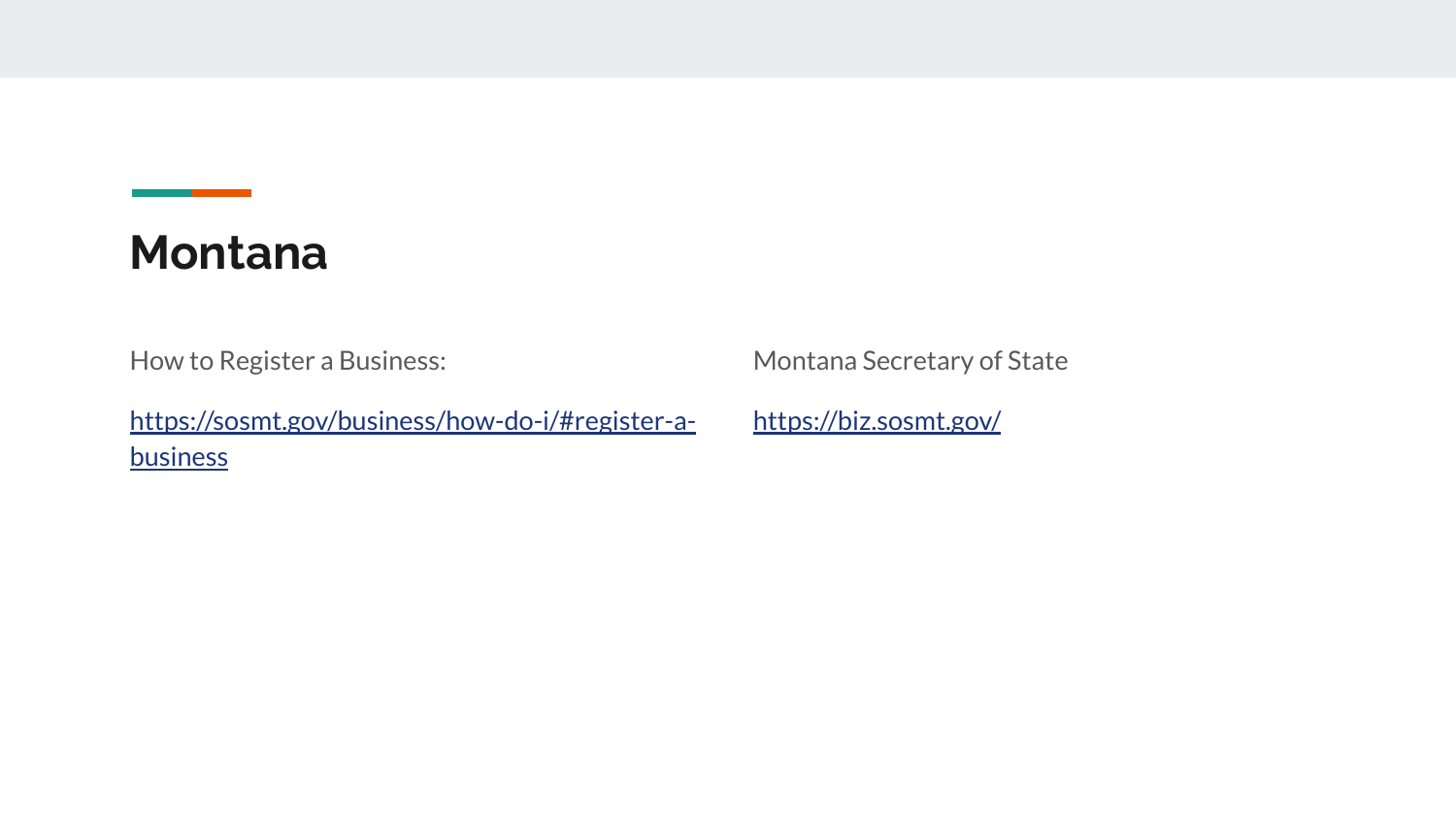# <span id="page-10-0"></span>**Oklahoma**

Quick Reference Guide:

[https://www.okcommerce.gov/doing-business/st](https://www.okcommerce.gov/doing-business/startups-entrepreneurs/how-to-start-a-business/) [artups-entrepreneurs/how-to-start-a-business/](https://www.okcommerce.gov/doing-business/startups-entrepreneurs/how-to-start-a-business/)

Starting a business in Oklahoma:

[https://www.okcommerce.gov/wp-content/uploa](https://www.okcommerce.gov/wp-content/uploads/Starting-a-Small-Business.pdf) [ds/Starting-a-Small-Business.pdf](https://www.okcommerce.gov/wp-content/uploads/Starting-a-Small-Business.pdf)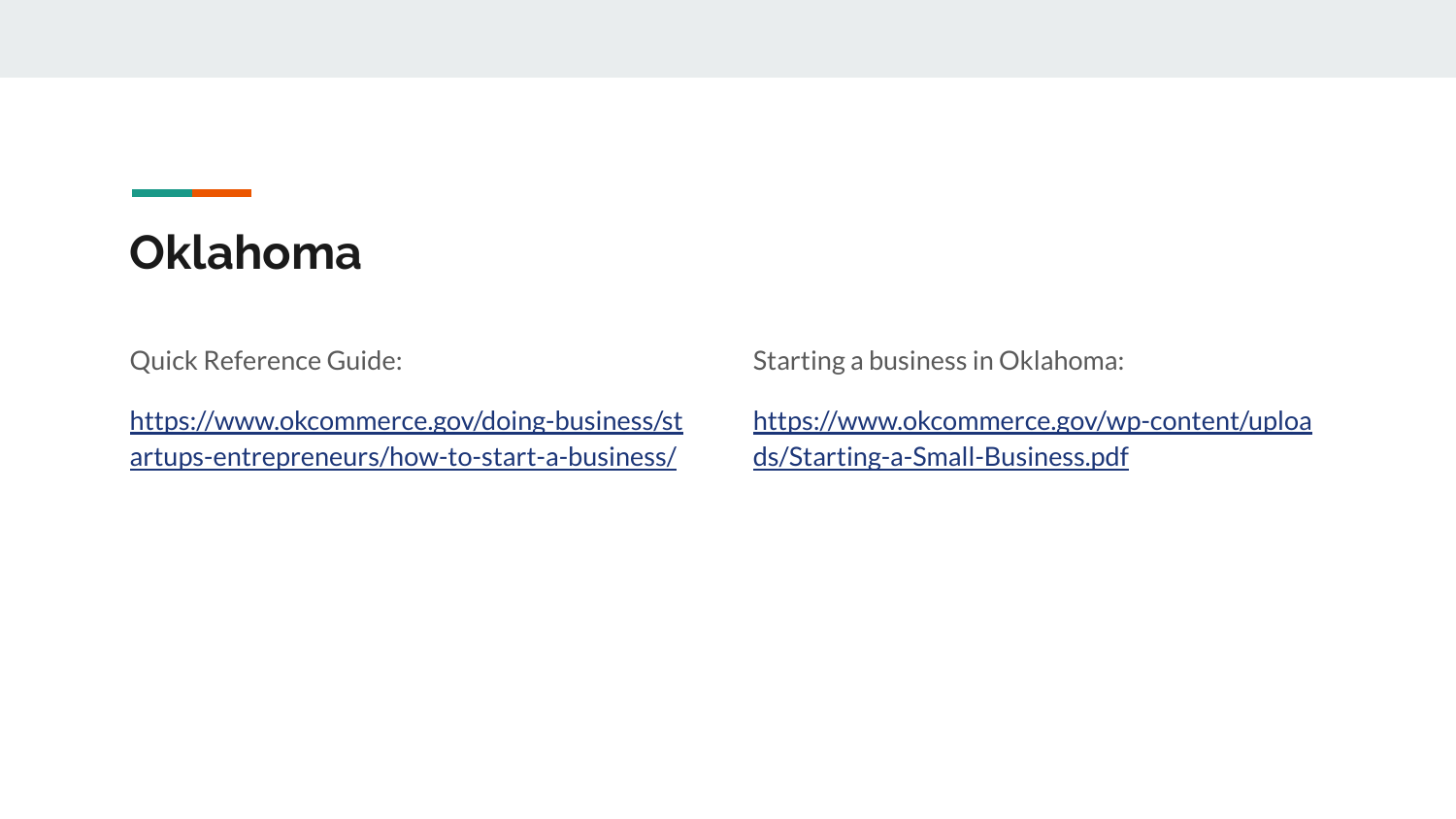# <span id="page-11-0"></span>**Massachusetts**

LLCs in Mass:

[https://www.mass.gov/service-details/limited-lia](https://www.mass.gov/service-details/limited-liability-companies-and-limited-liability-partnerships) [bility-companies-and-limited-liability-partnership](https://www.mass.gov/service-details/limited-liability-companies-and-limited-liability-partnerships) [s](https://www.mass.gov/service-details/limited-liability-companies-and-limited-liability-partnerships)

Secretary of Commonwealth in Massachusetts:

[https://www.sec.state.ma.us/cor/corpweb/corlim](https://www.sec.state.ma.us/cor/corpweb/corlim/corlim.htm) [/corlim.htm](https://www.sec.state.ma.us/cor/corpweb/corlim/corlim.htm)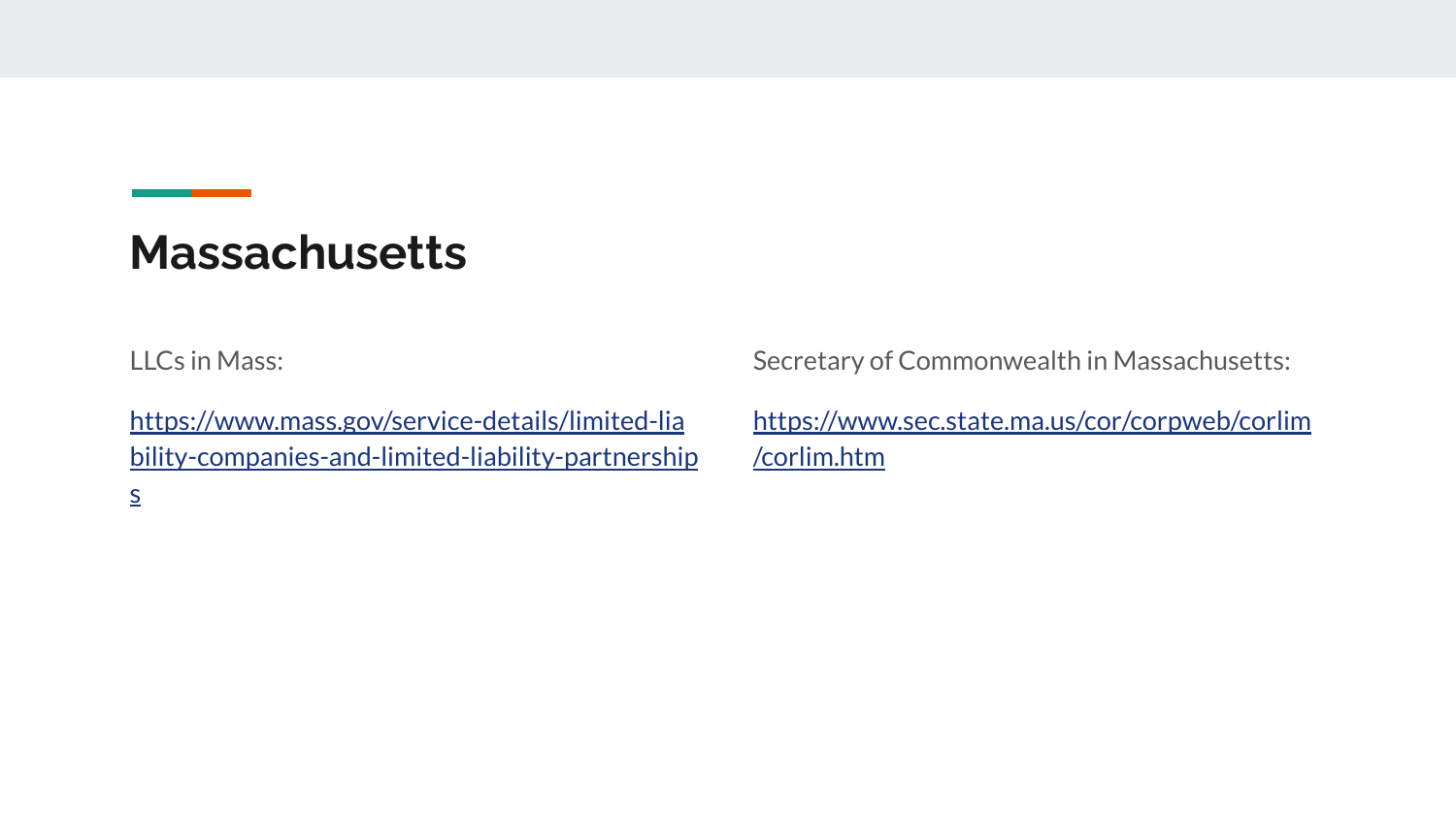# <span id="page-12-0"></span>**Wisconsin**

Look up Existing LLC:

<https://www.wdfi.org/apps/corpar/>

Create an LLC:

<https://www.wdfi.org/apps/CorpFormation/>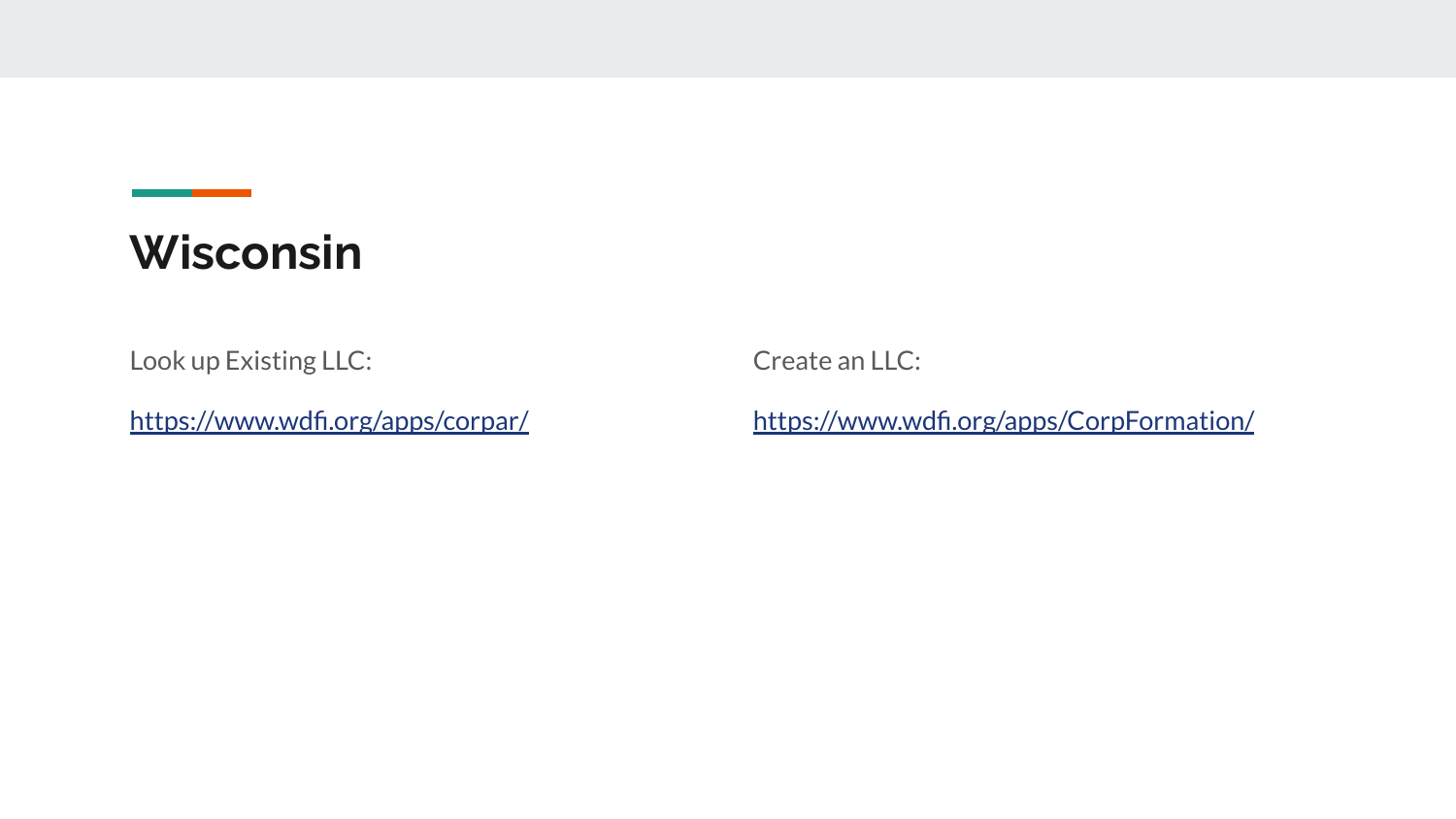#### <span id="page-13-0"></span>**Arkansas**

Arkansas Secretary of State LLC:

[https://www.sos.arkansas.gov/business-commerc](https://www.sos.arkansas.gov/business-commercial-services-bcs/forms-fees/llc) [ial-services-bcs/forms-fees/llc](https://www.sos.arkansas.gov/business-commercial-services-bcs/forms-fees/llc)

Arkansas Online Forms:

[https://www.ark.org/sos/corpfilings/index.php?fo](https://www.ark.org/sos/corpfilings/index.php?form_id=13)  $rm$  id=13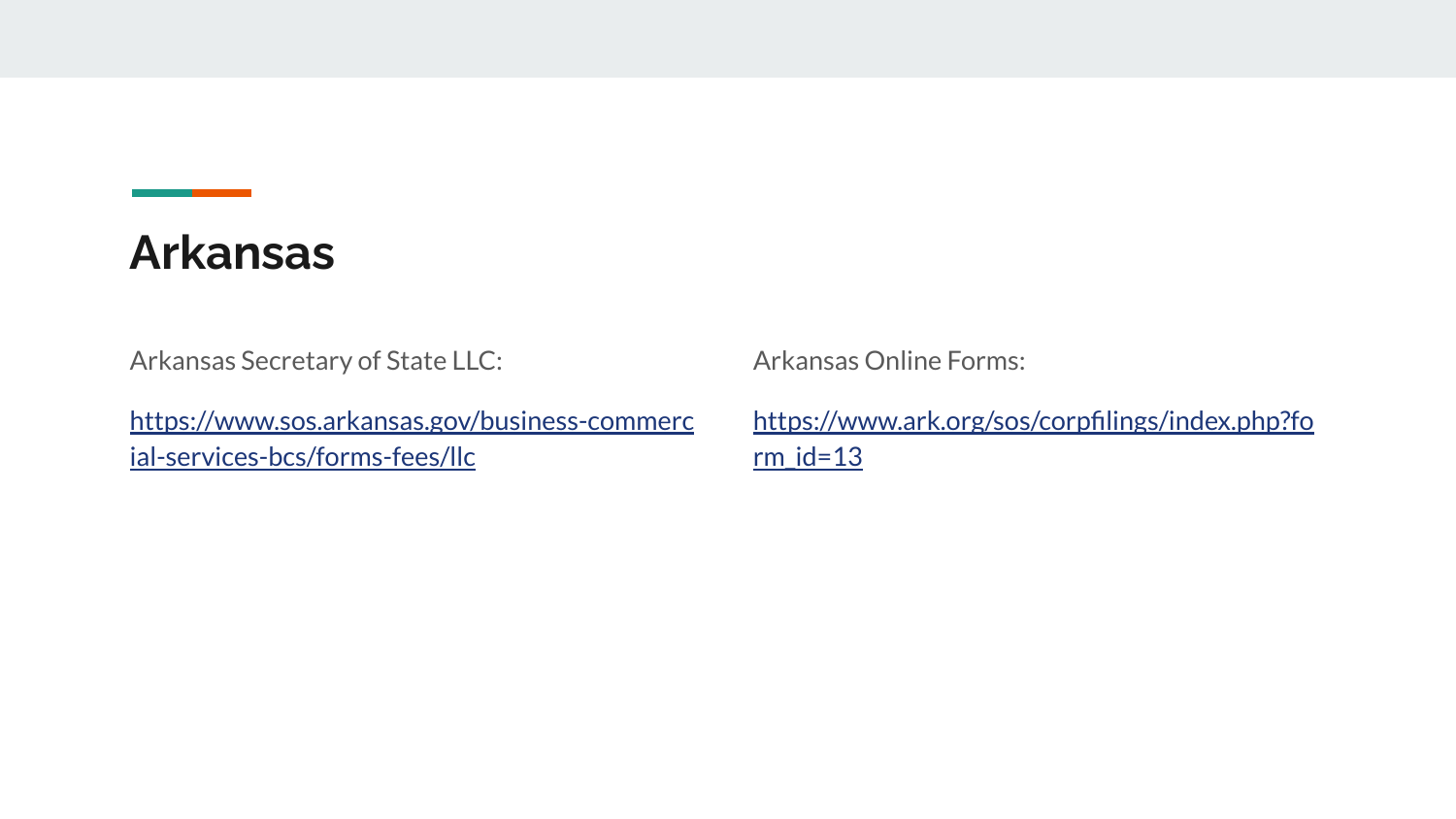# <span id="page-14-0"></span>**Missouri**

Missouri Secretary of State:

[https://www.sos.mo.gov/business/corporations/s](https://www.sos.mo.gov/business/corporations/startbusiness) [tartbusiness](https://www.sos.mo.gov/business/corporations/startbusiness)

Online Business Portal:

<https://bsd.sos.mo.gov/>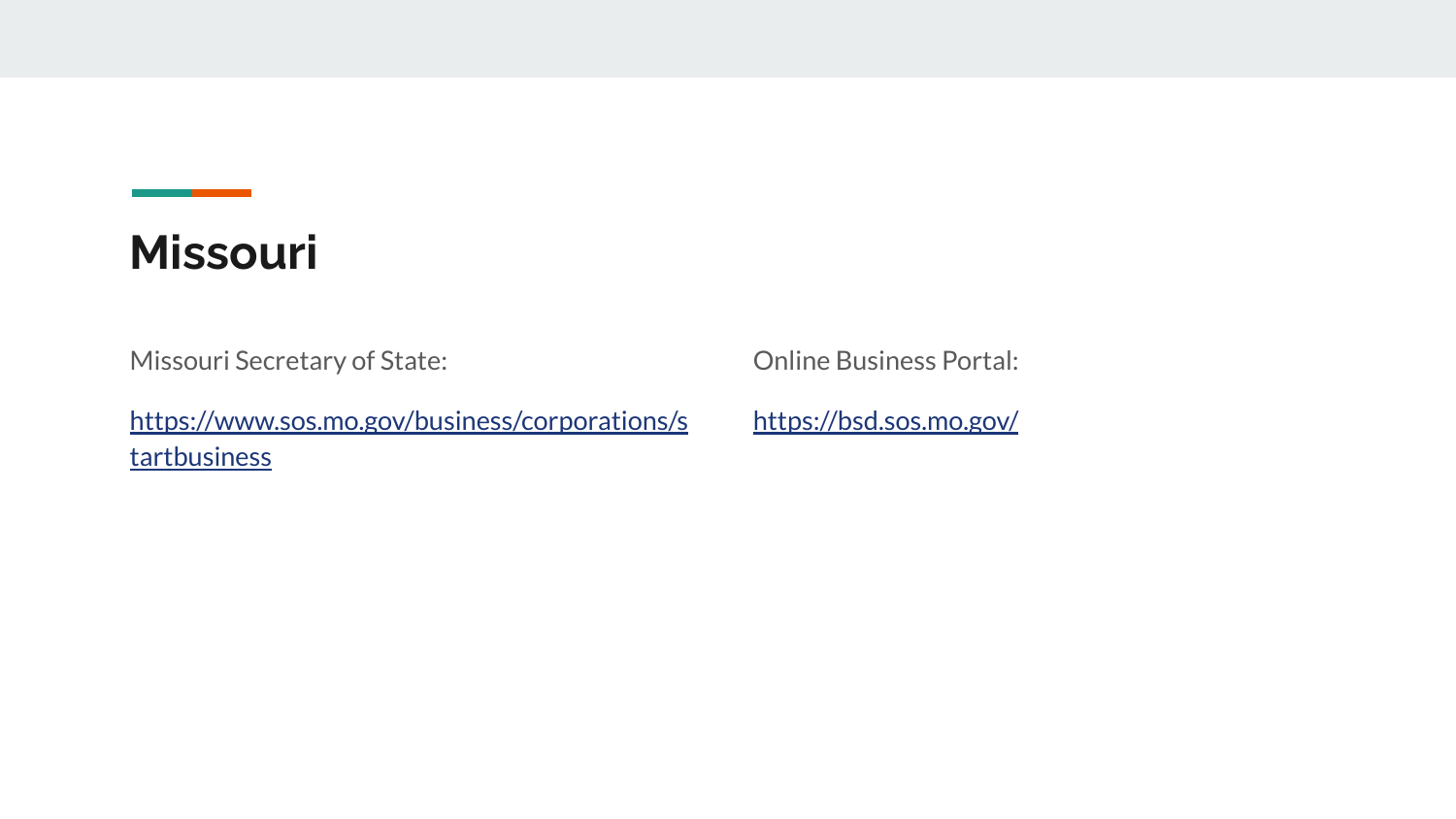#### <span id="page-15-0"></span>**Nevada**

Nevada Secretary of State:

[https://www.nvsos.gov/sos/businesses/start-a-bu](https://www.nvsos.gov/sos/businesses/start-a-business/limited-liability-company) [siness/limited-liability-company](https://www.nvsos.gov/sos/businesses/start-a-business/limited-liability-company)

Business Overview:

[https://www.nvsilverflume.gov/survey?businessE](https://www.nvsilverflume.gov/survey?businessEntityTypeId=153) [ntityTypeId=153](https://www.nvsilverflume.gov/survey?businessEntityTypeId=153)